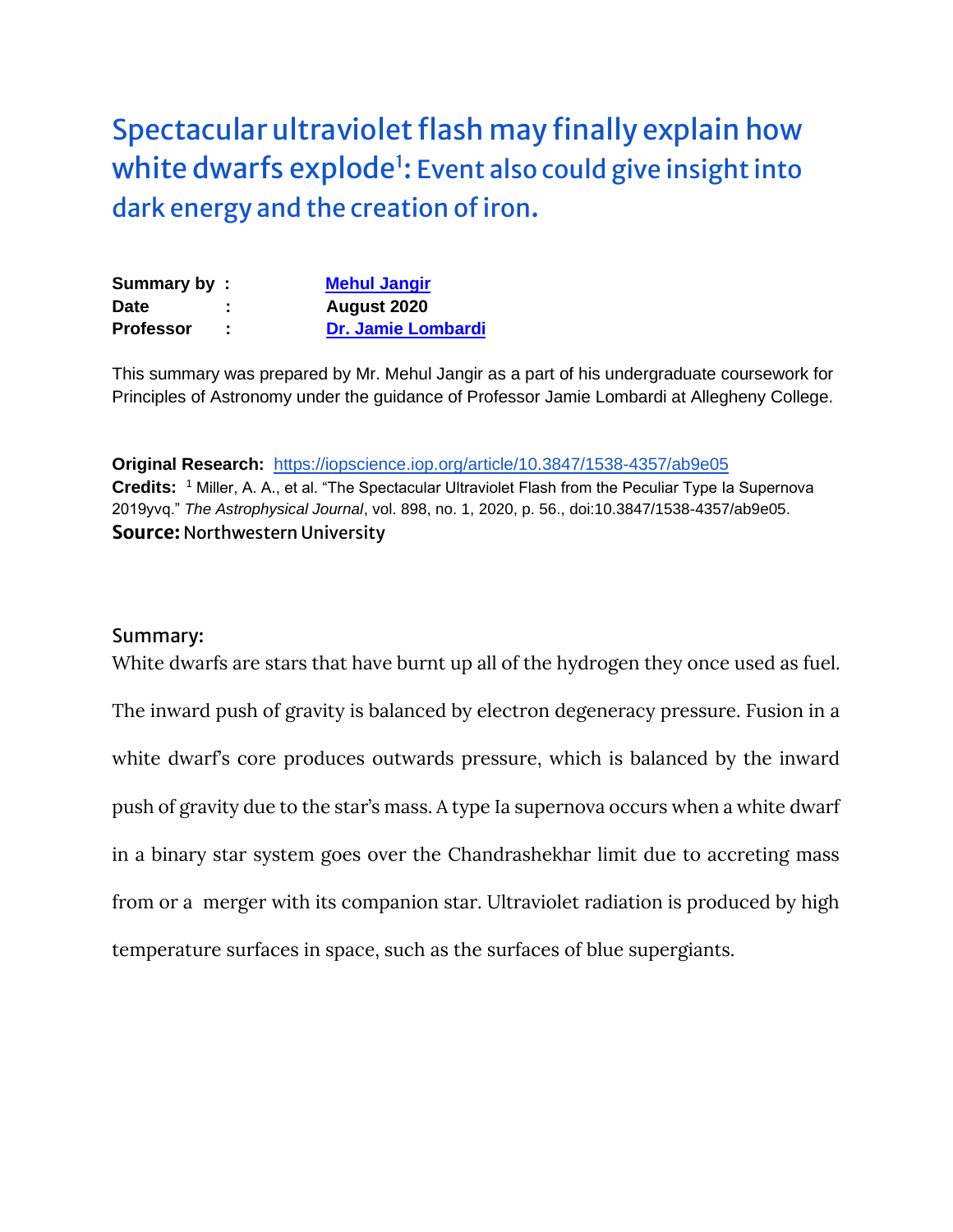The research article<sup>1</sup> details an astronomical event wherein a type Ia supernova explosion, a relatively common phenomenon, is accompanied by a UV flash, an incredibly rare phenomenon. This is pointed out as the second observed occurrence of such an event, making it innately important and intriguing. The supernova was first observed in December, 2019, using the Zwicky Transient-Facility in California. The event was dubbed as SN2019yvq, and it occurred in a nearby galaxy that lies 140 million light years from planet Earth in the Draco constellation.



Credit: Miller, A. A., et al. "The Spectacular Ultraviolet Flash from the Peculiar Type Ia Supernova 2019yvq." *The Astrophysical Journal*, vol. 898, no. 1, 2020, p. 56., doi:10.3847/1538-4357/ab9e05.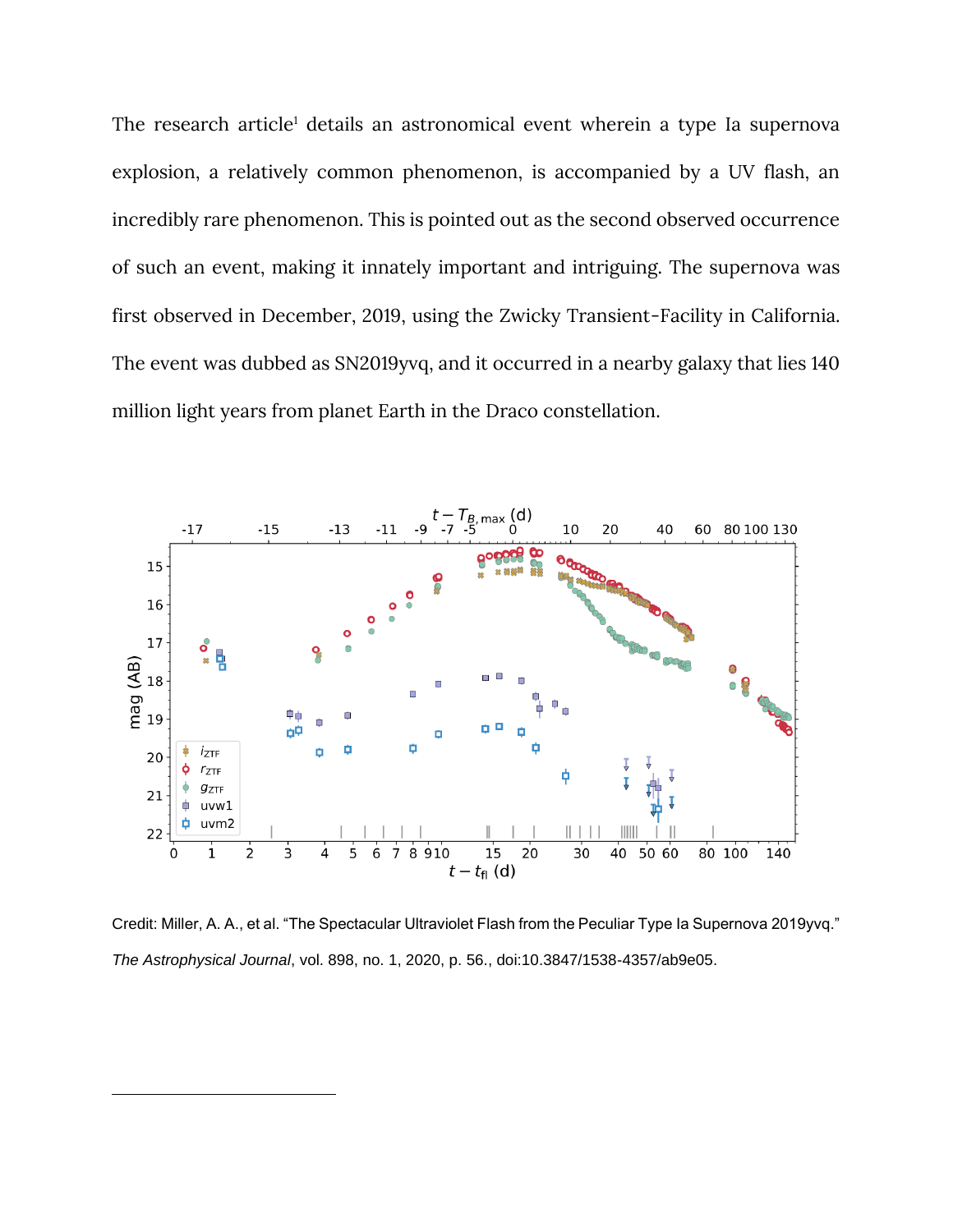The given figure is a light curve for the observed type Ia supernova. A light curve plots the brightness of an object against time, as to showcase how its brightness/magnitude varies with time. This technique is used in other domains and applications like transit photometry. This light curve plots the absolute magnitude of 2019yvq, the event this paper looks at. The light curve of a supernova usually reaches a peak quickly, then gradually "cools off" with lowering intensity and brightness. This is demonstrated above.

What set this particular type Ia supernova apart was the aforementioned UV flash. What makes a UV flash important in this event is that it indicates very hot material in the white dwarf. This is presumably because of the explosion heating the material which was responsible for emitting light. The study offers four potential explanations behind the event: a consumed companion star that became so large that is exploded, leading to a UV flash; radioactive core materials reacting with the outer layer to make it very hot; an outer layer of helium igniting a carbon core; and two white dwarfs colliding and exploding. Understanding how type Ia supernovae work is key to our understanding of planetary formation as they produce iron, the most abundant element in the core of planets like the Earth. More importantly, type Ia supernovae can be used as 'standard candles' to measure extremely large cosmic distances. White dwarfs explode with the same brightness; hence their distance from planet Earth is inversely proportional to how brightly they seem to explode as observed from the Earth.. Further dividing type Ia supernovae on the basis of UV flashes would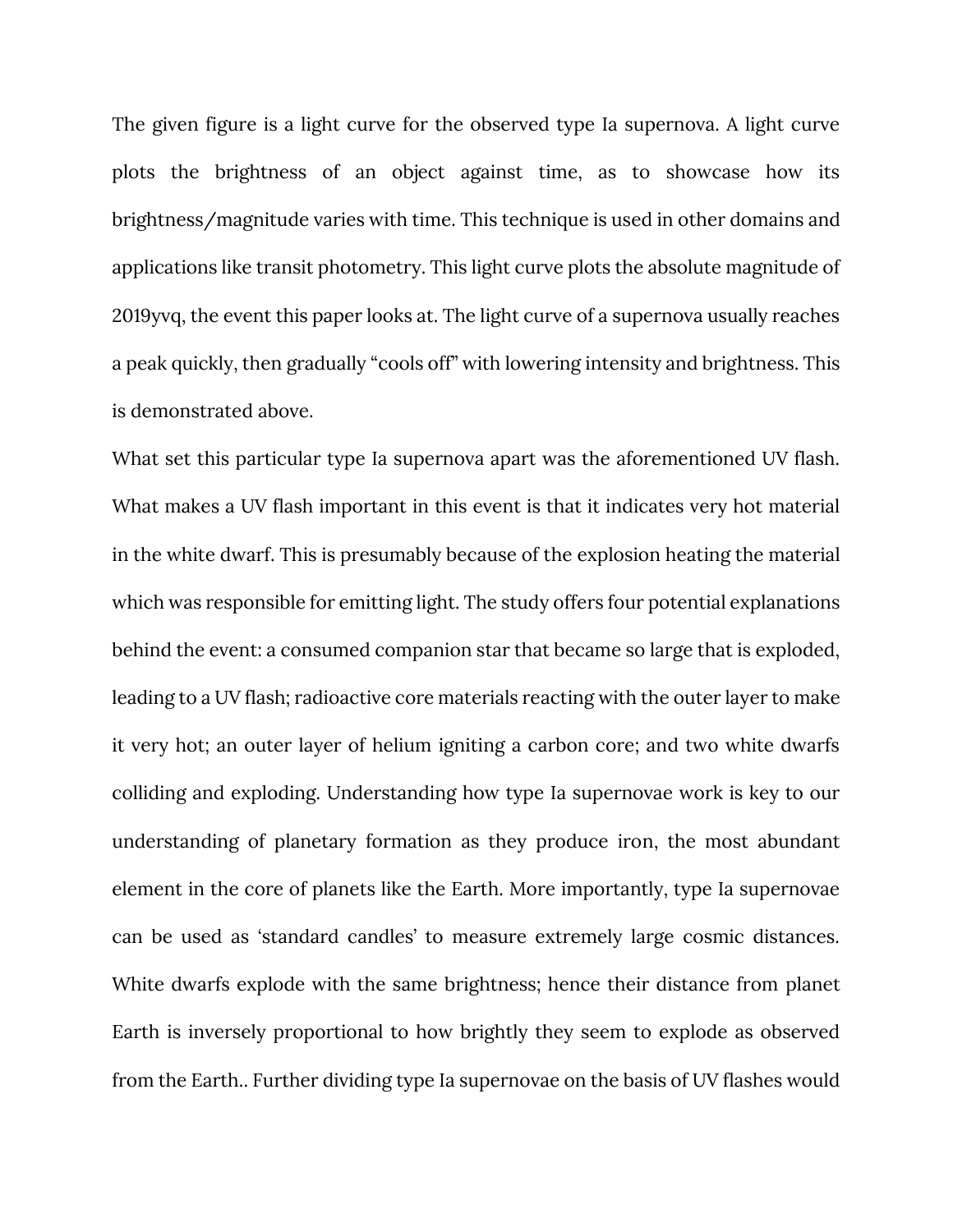make the use of these cosmic yardsticks more accurate. Determining distances more accurately extends to working towards bigger challenges like how can we model the universe's expansion accurately, what is dark energy, and how much of 'stuff' is dark energy.

The implications of classifying type Ia supernovae further would lead to improved cosmic distance measurements, enabling insights into the nature of cosmic inflation and dark energy. Furthemore, the very act of attempting to classify type Ia supernovae with UV flashes could lead to the discovery of an entirely new astronomical event, which could catalyse a sub-domain of astronomical study. They add a more reliable and robust method of distance measurement to a gallery of techniques: radio astronomy, stellar parallax, cepheid variables, the Tully-Fisher relation etc. What type Ia supernovae add to this 'gallery' is the ability to measure incredibly large cosmic distances due to how bright their explosions are in absolute terms. This phenomenon offers improved accuracy over incredibly large distances.

Another pressing question is determining whether or not type Ia supernovae with UV flashes constitute a threat to us, if say, one occurs in our galactic neighbourhood. After observing a greater number of such events, a 'safe distance' could be determined below which such a supernova would have a sterilizing impact on life on Earth. According to the paper, the flash is of 19th magnitude as observed from planet